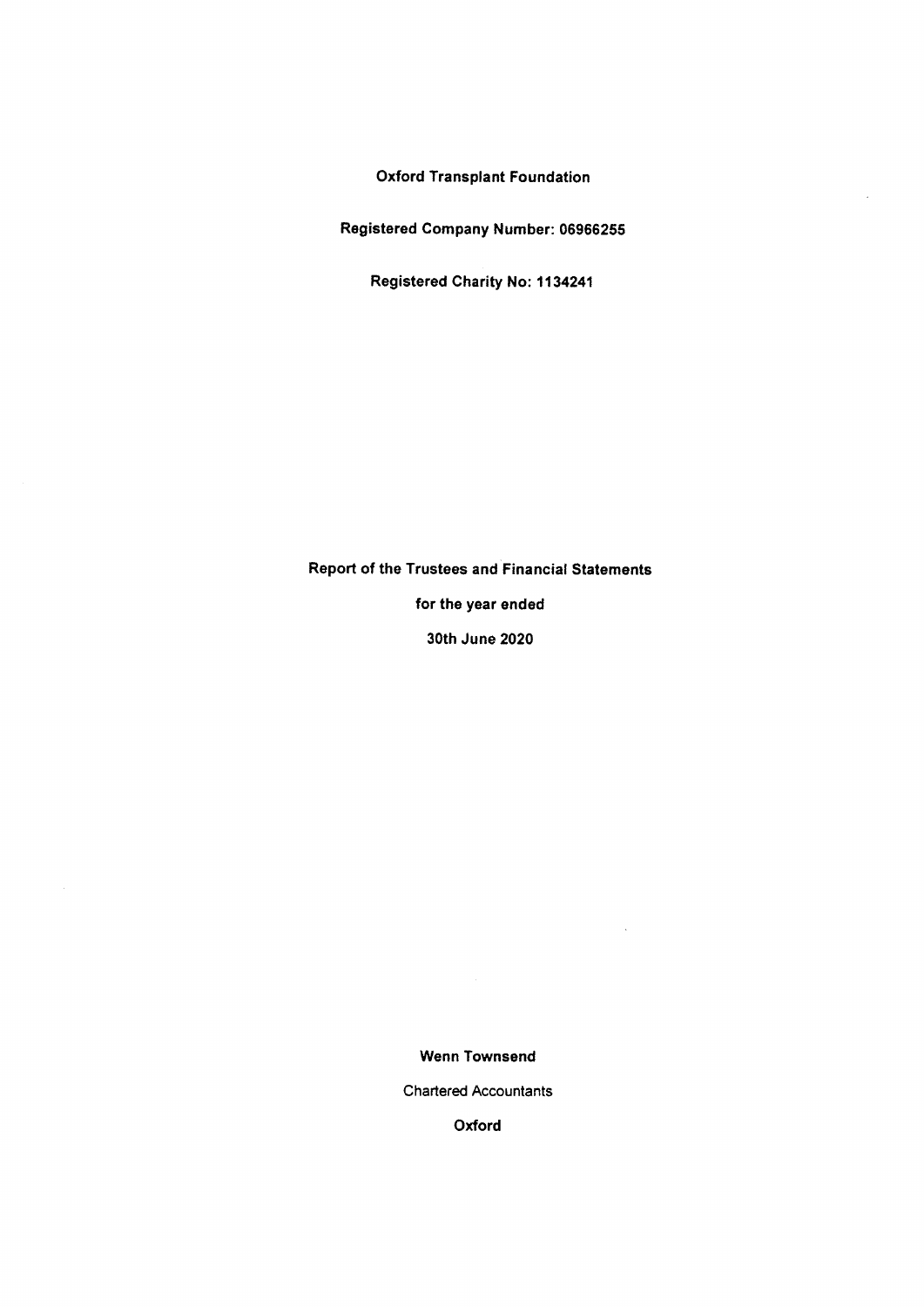# Oxford Transplant Foundation

# Contents of the Financial Statements

# for the year ended 30th June 2020

 $\mathcal{A}^{\pm}$ 

|                                          | Page    |
|------------------------------------------|---------|
| Legal and Administrative Information     | 1       |
| Report of the Trustees                   | $2 - 4$ |
| Report of the Independent Examiner       | 5       |
| <b>Statement of Financial Activities</b> | 6       |
| <b>Balance Sheet</b>                     | 7       |
| Notes to the Financial Statements        | 8 - 12  |

 $\label{eq:2.1} \frac{1}{\sqrt{2}}\int_{0}^{\infty}\frac{1}{\sqrt{2\pi}}\left(\frac{1}{\sqrt{2\pi}}\right)^{2\alpha} \frac{1}{\sqrt{2\pi}}\frac{1}{\sqrt{2\pi}}\frac{1}{\sqrt{2\pi}}\frac{1}{\sqrt{2\pi}}\frac{1}{\sqrt{2\pi}}\frac{1}{\sqrt{2\pi}}\frac{1}{\sqrt{2\pi}}\frac{1}{\sqrt{2\pi}}\frac{1}{\sqrt{2\pi}}\frac{1}{\sqrt{2\pi}}\frac{1}{\sqrt{2\pi}}\frac{1}{\sqrt{2\pi}}\frac{1}{\sqrt{2\pi}}\frac$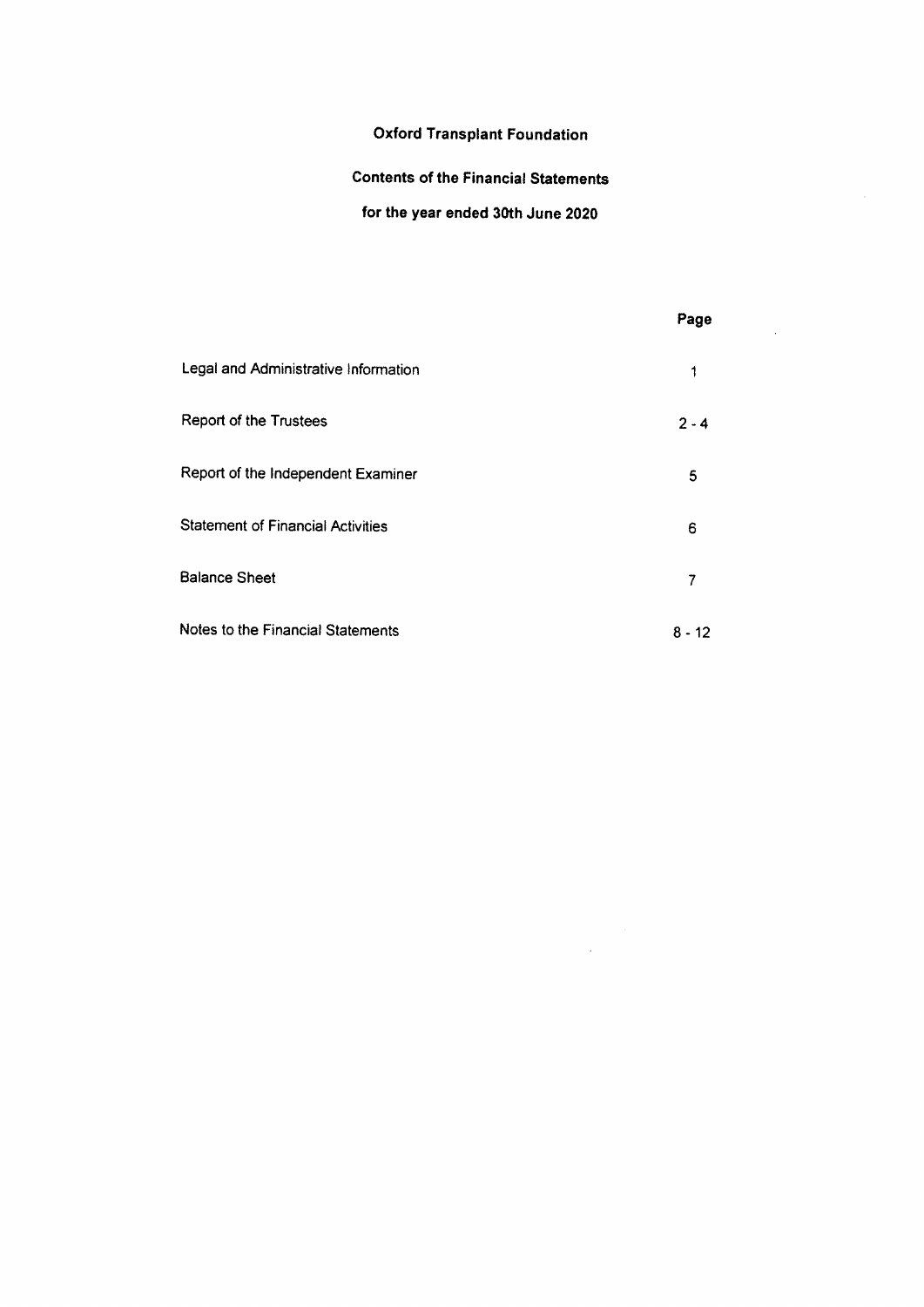# Legal and Administrative Informatic for the year ended 30th June 2020

 $\bar{z}$ 

 $\bar{\lambda}$ 

| <b>REGISTERED COMPANY NUMBER</b> | 06966255                                                                                                                                                            |
|----------------------------------|---------------------------------------------------------------------------------------------------------------------------------------------------------------------|
| <b>REGISTERED CHARITY NUMBER</b> | 1134241                                                                                                                                                             |
| <b>TRUSTEES:</b>                 | Mrs A J Cornall<br>Prof C C Coussios<br>Miss R E Cullen<br>Prof P J Friend<br>Mrs A C Gardete (appointed 28th September 2019)<br>Dr P D Mason<br>Mrs K Z Soonawalla |
| <b>CHIEF EXECUTIVE OFFICER:</b>  | Professor Peter J. Friend                                                                                                                                           |
| <b>REGISTERED ADDRESS:</b>       | <b>Oxford Transplant Centre</b><br><b>Churchill Hospital</b><br>Old Road<br>Headington<br>Oxford<br>OX3 7LE                                                         |
| <b>INDEPENDENT EXAMINERS:</b>    | Ajay Bahl FCA<br>Wenn Townsend<br>30 St Giles'<br>Oxford<br>OX1 3LE                                                                                                 |
| <b>BANKERS:</b>                  | HSBC Bank plc<br>44 High Street<br>Thame<br>Oxon<br>OX9 2DW                                                                                                         |
| <b>SOLICITORS:</b>               | Blandy & Blandy<br>1 Friar Street<br>Reading<br><b>Berks</b><br>RG1 1DA                                                                                             |

 $-1-$ 

 $\sim 10^{-1}$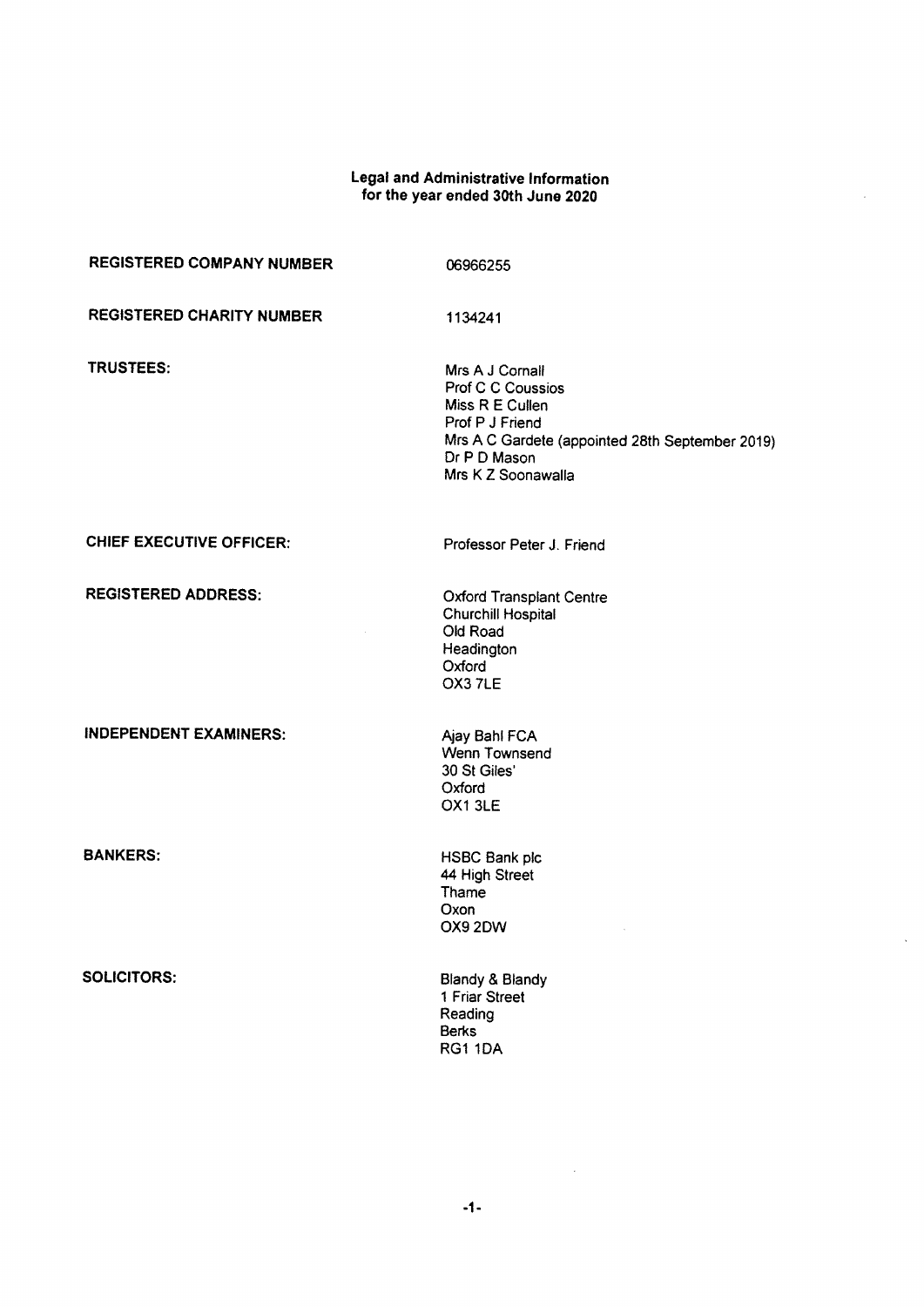### Report of the Trustees For the year ended 30th June 2020

The trustees (who are also directors of the charitable company) present their report and the financial statements for the year ended 30th June 2020. The trustees have adopted the provisions of the Statement of Recommended Practice (SORP) "Accounting and Reporting by Charities" (FRS 102) in preparing the annual report and financial statements of the charity.

The charity was incorporated in England on 17th July 2009 and is governed by a Memorandum and Articles of Association and its objectives are to relieve sickness and preserve and protect health by furthering ongoing tissue and cellular transplantation at the Oxford Transplant Centre by providing for the following:

The building of Clinical Research Facilities

The equipping of such facilities

The ongoing funding of these Facilities, apart from staffing and other associated personnel costs The funding of research fellowship and other clinical and research posts for or connected with the facilities The provision of information relating to transplantation to patients, donors, relatives, carers and other interested parties

# Directors and Trustees

The following held the position of director/trustee of the charity during the year ended 30th June 2020:

Mrs C E Bradford Mrs A J Cornall Prof C C Coussios Miss R E Cullen Prof P J Friend Miss A C Gardete Dr P D Mason Dr K Z Soonawalla Mr C G Young (resigned 1st February 2020) (appointed 28th September 2019) (resigned 1st February 2020)

# Objectives and Activities

The Charity's prime objective is to raise funds from individuals, Trusts and other Charities to meet the objectives set out in the Articles of Association. Medical science is advancing rapidly and development in transplantation is also occurring regularly. Additional facilities are required to carry out the research and application of medical innovation into end-stage organ failures, and to harness the academic skills available within Oxford University and to create a partnership between the University and those exercising clinical skills. The Charity aims to establish new research space together with additional space to allow for improvements in patient care, thus enabling overall improvements in patient care by allowing clinical practice and research to work in harmony with each other.

The Charity is currently awarding three small pump-priming grants to young researchers each year to enable them to undertake the initial work required prior to submitting applications for major research grants. It is also awarding travel grants to clinical and research staff below the level of Consultant to facilitate attendance at medical conferences. Negotiations are also being undertaken with the University of Oxford to provide for two named Fellowships.

The charity is grateful for the unstinting efforts of its volunteers who have been involved in organising events and fundraising. All volunteers' help has been unpaid, and it is difficult to estimate the value of this help to the Charity.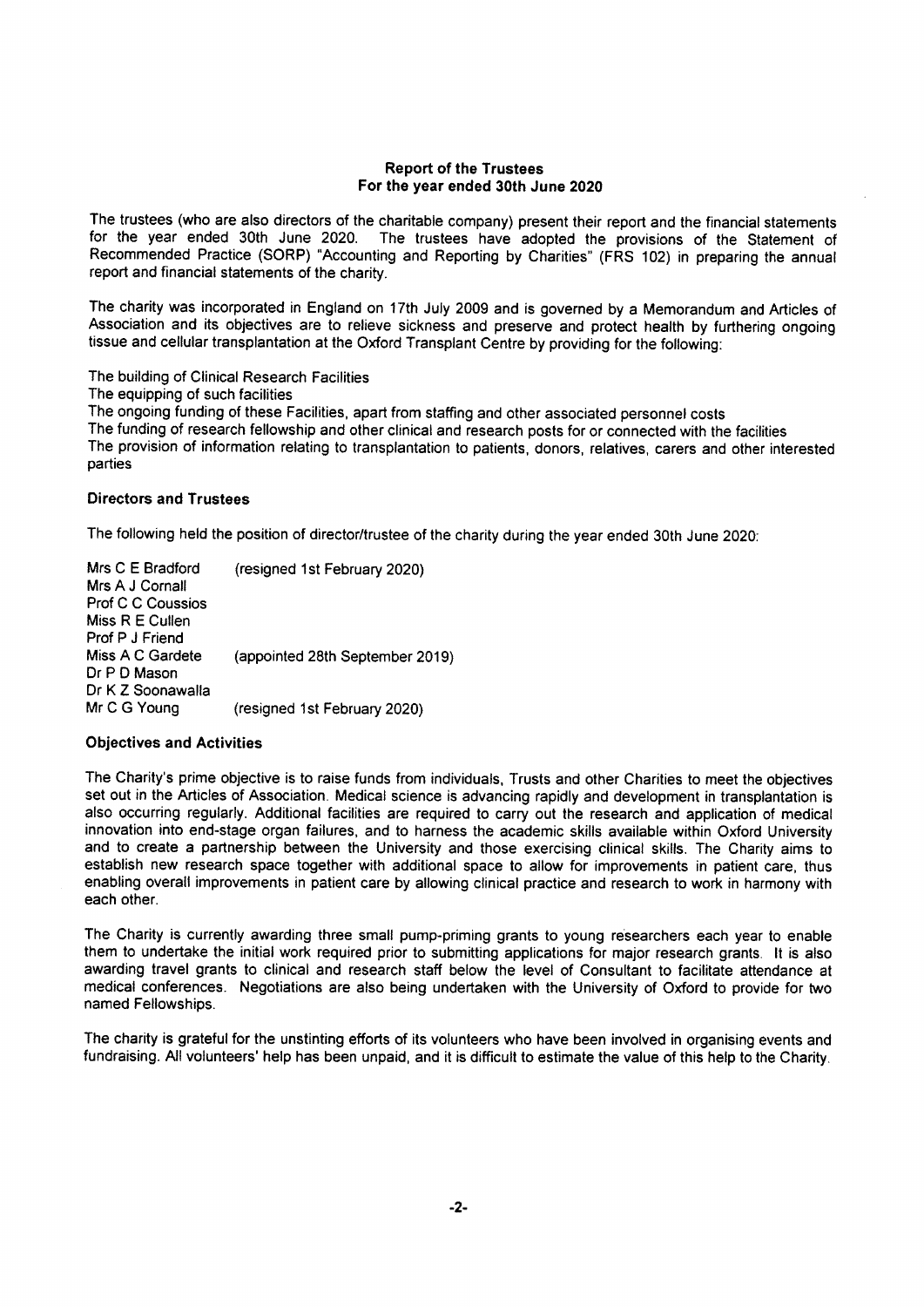# Report of the Trustees (continued) For the year ended 30th June 2020

# Structure, Governance and Management

The charity operates under the guidance of its directors and trustees who meet four times a year to discuss the overall direction of the Charity. Day to day executive decisions are taken by the Chairman.

### Public Benefit

The trustees have due regard to the Charities Commission Public Benefit General Guidance in the way the work of the Charity is planned and provided. The benefit the Charity provides to the public is to assist with the treatment of individuals suffering from Kidney, Pancreas and gastrointestinal diseases and to carry out research into future prevention and treatment of these diseases.

### Recruitment and appointment of new Trustees

The power of appointment and removal of trustees rests with the trustees. On being appointed, new trustees spend time with the existing trustees to ensure they understand their responsibilities and the legal and financial framework in which the charity operates. For reference all trustees are issued with the Charity Commission publication "The Essential Trustee: What you need to know" June 2005.

### Financial Review and Reserves Policy

The total income raised during the year was £123,974 and expenditure was £33,491 giving a net surplus for the year of f90,783. <sup>A</sup> loss of E97,253 occurred on the investments held. This has reduced the reserves of the Charity to E3,394,904 at 30th June 2020. Income is being accumulated towards the building project whilst also providing funds for small projects undertaken at the Oxford Transplant Centre to benefit patients. Funds are also being granted to both clinical and research staff for pump priming research projects and travel grants to enable junior members of staff to attend conferences which they may otherwise be unable to attend.

### Risk Management

The trustees have considered the risks affecting the Charity and consider that that there is very little overall risk to the charity until such time as a major capital project is committed to. There is a financial risk as some monies raised are invested in the Stock Market and can therefore be affected by Stock Market fluctuations. There are no paid employees of the Charity and no further risks are anticipated until building work commences.

### Plans for Future Periods

The proposal to fund hotel-style accommodation for transplant patients who no longer require inpatient accommodation, is now unlikely to go ahead. An alternative project, a refurbishment of the Oxford Transplant Centre Laboratories and re-provision of office and other accommodation for staff is under consideration. Research project funding will continue as this has proved to be a highly successful and popular endeavour in recent years.

### Reporting Accountants

Wenn Townsend Chartered Accountants have been appointed as Reporting Accountants.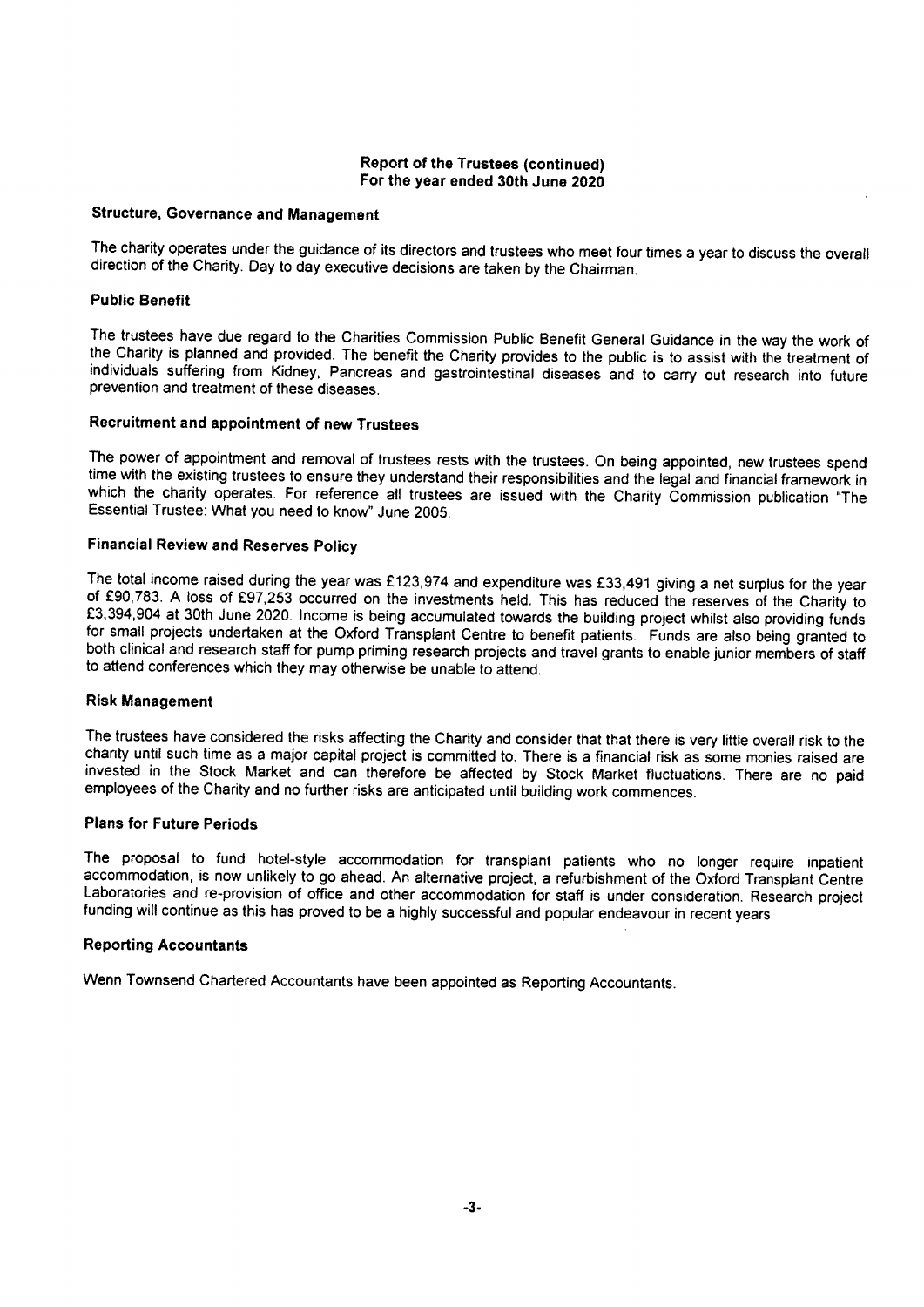# Report of the Trustees (continued) For the year ended 30th June 2020

### Statement of Trustees' responsibilities

The trustees are responsible for preparing the Trustees' Report and the financial statements in accordance with United Kingdom Accounting standards and applicable law (United Kingdom Generally Accepted Accounting Practice).

Company law requires the trustees to prepare financial statements for each financial year. The financial statements are required by law to give a true and fair view of the state of affairs of the Charitable Company for the period. In preparing these financial statements, the trustees are required to:

- Select suitable accounting policies and then apply them consistently;
- Make judgments and estimates that are reasonable and prudent;
- State whether applicable UK accounting standards and statements of recommended practice have been followed, subject to any material departures disclosed and explained in the financial statements;
- <sup>~</sup> Prepare the financial statements on the going concern basis unless it is inappropriate to presume that the Charitable Company will continue in operation

The trustees are responsible for keeping proper accounting records that disclose with reasonable accuracy at any time the financial position of the Charitable Company and which enable them to ensure that the financial statements comply with the Companies Act 2006 and Charities SORP. They are also responsible for safeguarding the assets of the Charitable Company and hence for taking reasonable steps for the prevention and detection of fraud and other irregularities.

The trustees are responsible for the maintenance and integrity of the corporate and financial information included on the Charity's website. Legislation in the United Kingdom governing the preparation and dissemination of financial statement may differ from legislation in other jurisdictions.

This report has been prepared in accordance with the Statement of Recommended Practice - Accounting and Reporting by Charities (FRS 102) and in accordance with the special provisions of Part 15 of the Companies Act 2006 relating to small entities and was approved by the trustees on 23" November 2020.

ON BEHALF OF THE BOARD:

<sup>P</sup> J Friend —Trustee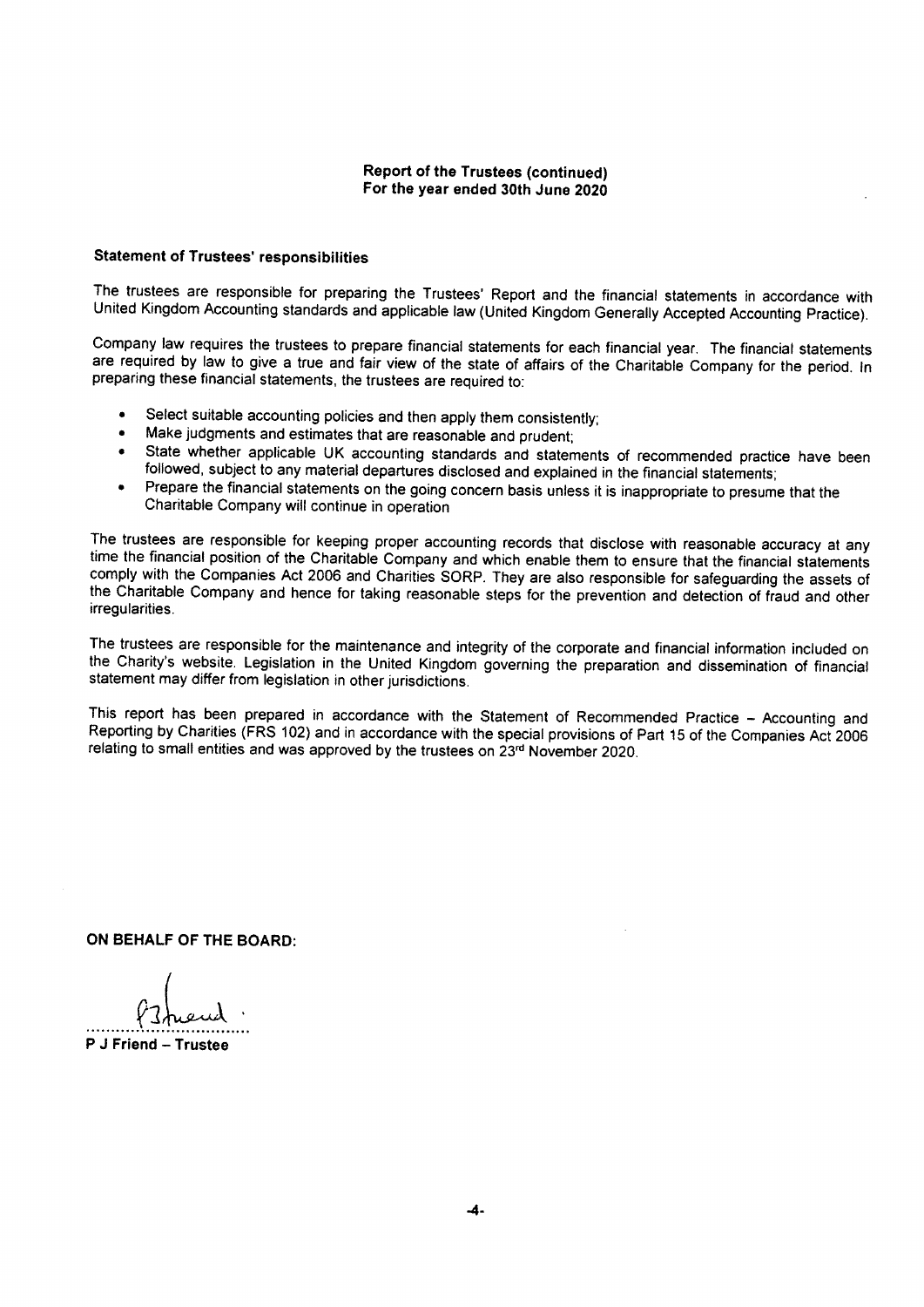### Independent Examiner's Report to the Trustees of the Oxford Transplant Foundation

<sup>I</sup> report to the charity trustees on my examination of the accounts of the charity for the year ended 30th June 2020 which are set out on pages 6 to 12.

### Responsibilities and basis of report

As the charity's trustees of the company (and also its directors for the purposes of company law) you are responsible for the preparation of the accounts in accordance with the requirements of the Companies Act 2006 ('the 2006 Act').

Having satisfied myself that the accounts of the company are not required to be audited under Part 16 of the 2006 Act and are eligible for independent examination, <sup>I</sup> report in respect of my examination of your company's accounts as carried out under section 145 of the Charities Act 2011 ('the 2011 Act'). In carrying out my examination <sup>I</sup> have followed the Directions given by the Charity Commission under section 145(5)(b) of the 2011 Act.

### Independent examiner's statement

I have completed my examination. I confirm that no matters have come to my attention in connection with the examination giving me cause to believe that in any material respect:

- $\mathbf{1}$ accounting records were not kept in respect of the company as required by section 386 of the 2006 Act; or
- 2. the accounts do not accord with those records; or<br>3. the accounts do not comply with the accounting
- the accounts do not comply with the accounting requirements of section 396 of the 2006 Act other than any requirement that the accounts give a 'true and fair view' which is not a matter considered as part of an independent examination; or
- 4. the accounts have not been prepared in accordance with the methods and principles of the Statement of Recommended Practice for accounting and reporting by charities applicable to charities preparing their accounts in accordance with the Financial Reporting Standard applicable in the UK and Republic of Ireland (FRS 102).

<sup>I</sup> have no concerns and have come across no other matters in connection with the examination to which attention should be drawn in this report in order to enable a proper understanding of the accounts to be reached.

 $A h M$ 

Ajay Bahl FCA Partner, Wenn Townsend Chartered Accountants Oxford

 $23.2$  Noverly 2020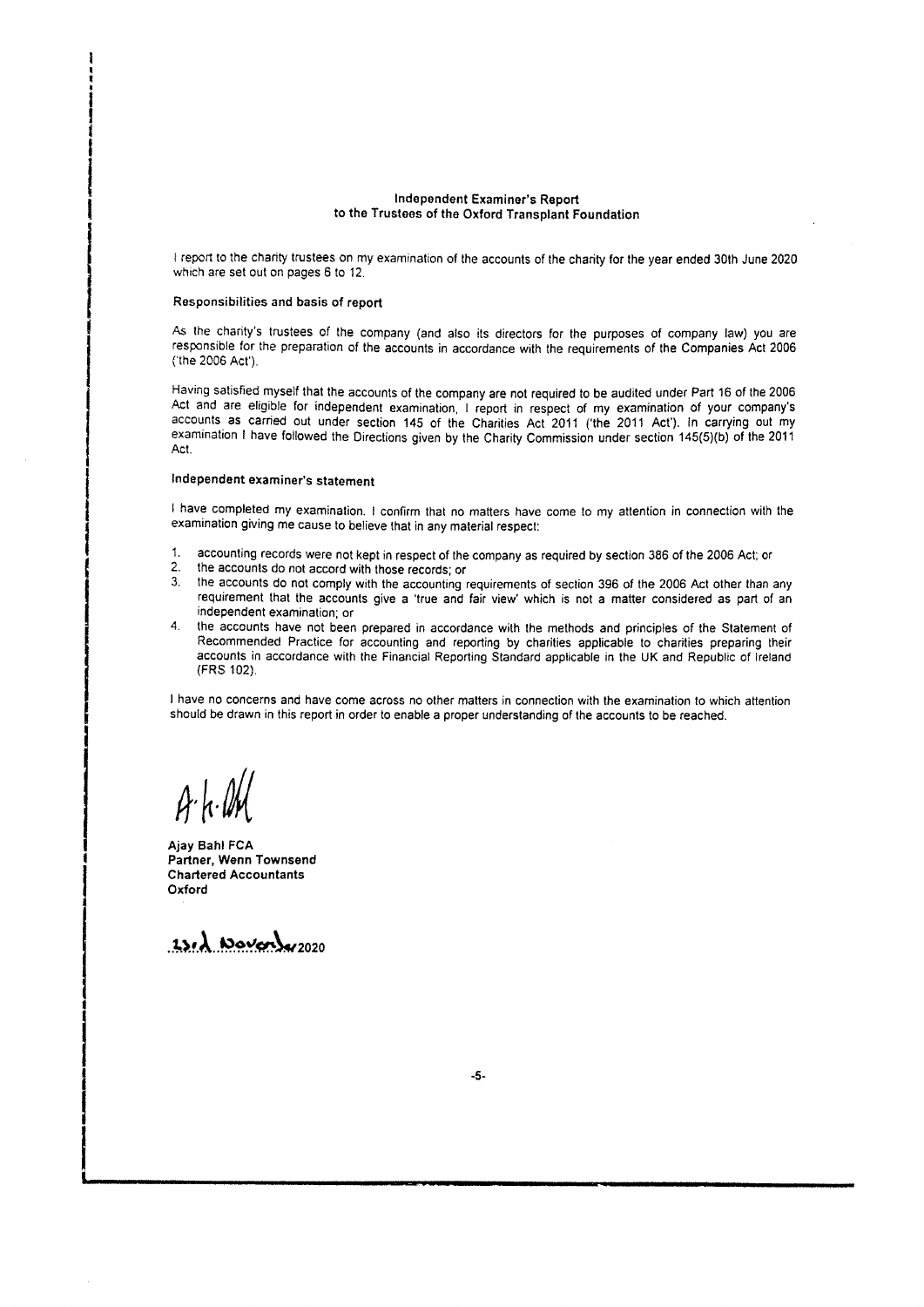# Statement of Financial Activities (incorporating an Income and Expenditure Account) for the year ended 30th June 2020

|                                                                | <b>Notes</b> | <b>Restricted</b><br><b>Funds</b><br>£ | Total<br>2020<br>£ | <b>Restricted</b><br><b>Funds</b><br>£ | Total<br>2019<br>£ |
|----------------------------------------------------------------|--------------|----------------------------------------|--------------------|----------------------------------------|--------------------|
| Income                                                         |              |                                        |                    |                                        |                    |
| Donations and legacies                                         | 3            | 40,301                                 | 40,301             | 65,099                                 | 65,099             |
| Income from Investments                                        | 4            | 83,605                                 | 83,605             | 77,489                                 | 77,489             |
| Other Income<br>Other income                                   |              | 68                                     | 68                 |                                        |                    |
| <b>Total income</b>                                            |              | 123,974                                | 123,974            | 142,588                                | 142,588            |
| <b>Expenditure on</b>                                          |              |                                        |                    |                                        |                    |
| Charitable activities                                          | 5            | (33, 491)                              | (33, 491)          | (37, 252)                              | (37, 252)          |
| <b>Total expenditure</b>                                       |              | (33, 491)                              | (33, 491)          | (37, 252)                              | (37, 252)          |
| (Losses)/Gains on investment assets                            |              | (97, 253)                              | (97, 253)          | 46,514                                 | 46,514             |
| Net income                                                     |              | (6,770)                                | (6,770)            | 151,580                                | 151,580            |
| <b>Reconciliation of Fund</b><br>Fund balances brought forward |              |                                        |                    |                                        |                    |
| at 1st July 2019                                               |              | 3,401,674                              | 3,401,674          | 3,249,824                              | 3,249,824          |
| Fund balances carried forward<br>at 30th June 2020             |              | 3,394,904                              | 3,394,904          | 3,401,674                              | 3,401,674          |

All of the above results are derived from continuing activities. All gains and losses recognised in the year are included above.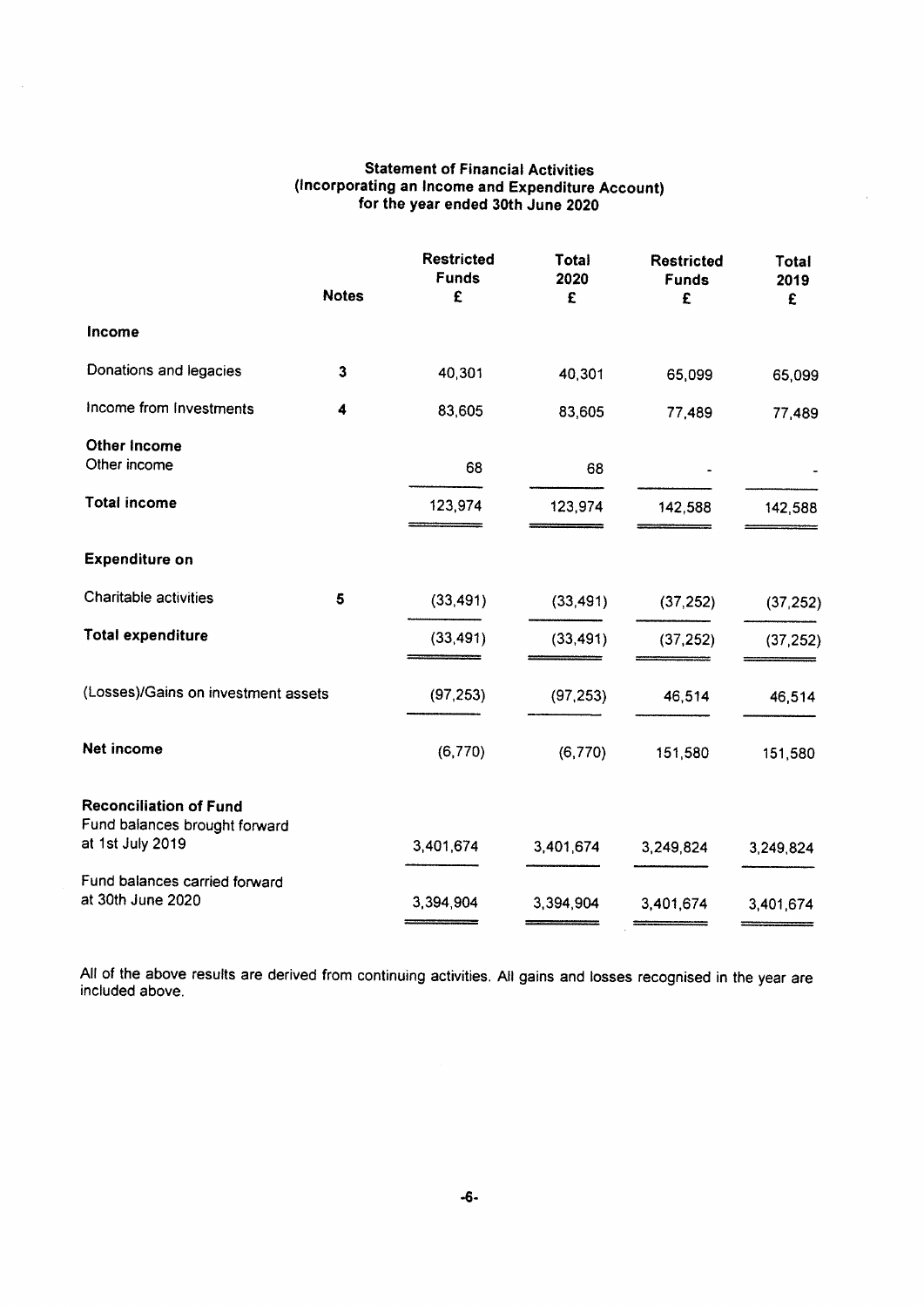# Balance Sheet as at 30th June 2020

|                                                | <b>Notes</b> | 2020<br>£ | 2019<br>£ |
|------------------------------------------------|--------------|-----------|-----------|
| <b>Current assets</b><br><b>Debtors</b>        | 8            | 7,196     | 3,664     |
| Short term deposits                            |              | 671,202   | 665,229   |
| Investments                                    | 9            | 2,618,313 | 2,639,613 |
| Cash at bank and in hand                       |              | 99,693    | 94,653    |
| <b>Liabilities</b>                             |              | 3,396,404 | 3,403,159 |
| Creditors: amounts falling due within one year | 10           | (1,500)   | (1, 485)  |
| Total assets less current liabilities          |              | 3,394,904 | 3,401,674 |
| The funds of the charity                       |              |           |           |
| Restricted income funds                        |              | 3,394,904 | 3,401,674 |
| <b>Total charity funds</b>                     | 12           | 3,394,904 | 3,401,674 |

For the year ending 30th June 2020 the company was entitled to exemption from audit under section 477 of the Companies Act 2006 relating to small companies.

# Trustees' responsibilities:

- <sup>~</sup> The members have not required the company to obtain an audit of its accounts for the year in question in accordance with section 476;
- The directors acknowledge their responsibilities for complying with the requirements of the Act with respect  $\bullet$ to accounting records and the preparation of accounts.

The financial statements were approved by the trustees on 23<sup>rd</sup> November 2020 and were signed on their behalf by:

. . . . . .

<sup>P</sup> J Friend - Trustee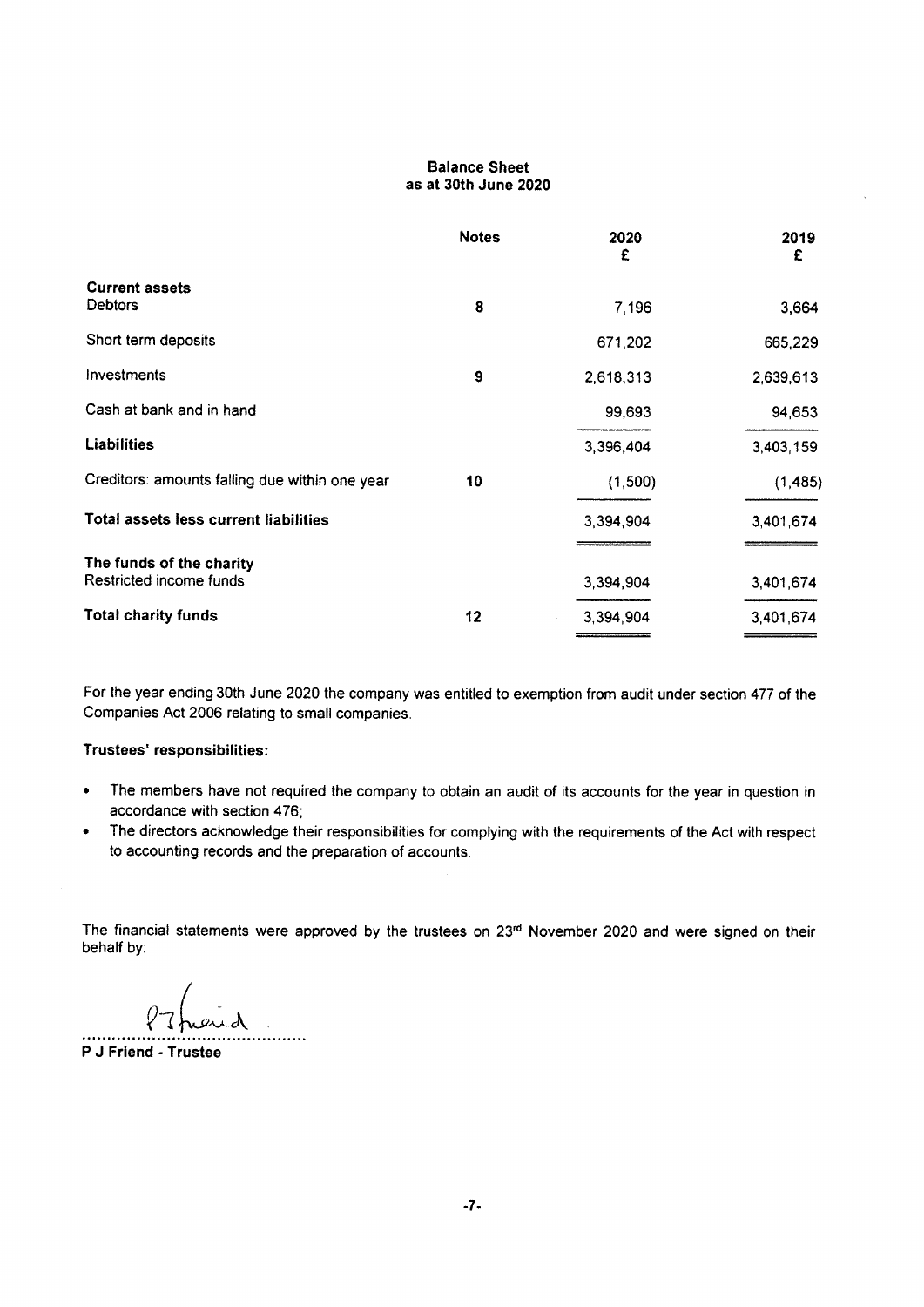#### $1.$ Basis of preparation

- The charity constitutes a public benefit entity as defined by FRS102. The financial statements have  $a)$ been prepared in accordance with Accounting and Reporting by Charities: Statement of Recommended Practice applicable to charities preparing their accounts in accordance with the Financial Reporting Standards applicable in the UK and Republic of Ireland (FRS102) issued on 16th July 2014, the Financial Reporting Standard applicable in the United Kingdom and Republic of Ireland (FRS102), the Charities Act 2011, UK Generally Accepted Practice as it applies from 1st January 2015 and the Companies Act 2006.
- The accounts are drawn up under the historical cost convention modified to include certain assets at fair  $b)$ value. Significant accounting policies applied in the preparation of these financial statements are set out below. These policies have been consistently applied to all years present unless otherwise stated.
- The Charity is a charitable institution with exemption from taxation under section 505 of the Income and  $c)$ Corporation Taxes Act 1988.
- The Charity is exempt from the requirement to prepare a cash flow statement.  $d)$

#### $2.$ Accounting policies

#### $a)$ Fund accounting

General funds are unrestricted funds which are available for use at the discretion of the trustees in furtherance of the general objectives of the Charity and which have not been designated for other purposes.

Designated funds comprise unrestricted funds that have been set aside by the trustees for particular purposes.

Restricted funds are funds which must be used for a specific purpose. All the charity's funds are restricted.

#### $b)$ Income recognition

All income resources are included in the Statement of Financial Activities when the Charity is legally entitled to the income and the amount can be quantified with reasonable accuracy, and all incoming resources are included gross. The value of services provided by volunteers is not included in the financial statements because of the difficulty of valuing these.

#### $c)$ Expenditure recognition

All expenditure is accounted for on an accruals basis and liabilities recognized as appropriate on this basis. Expenditure has been classified under headings that aggregate all costs related to the category. Where costs cannot be directly attributed to particular headings they have been allocated to activities on a basis consistent with use of the resources.

Fundraising costs are those incurred in seeking voluntary contributions and do not include the cost of disseminating information in support of the charitable activities. Support costs are those costs incurred directly in support of expenditure on the objects of the Charity. Governance costs are those incurred in connection with administration of the Charity and compliance with constitutional and statutory requirements.

#### d) Irrecoverable VAT

The Charity is not registered for VAT and hence is unable to recover VAT on expenditure incurred, which is shown gross in the Financial Statements.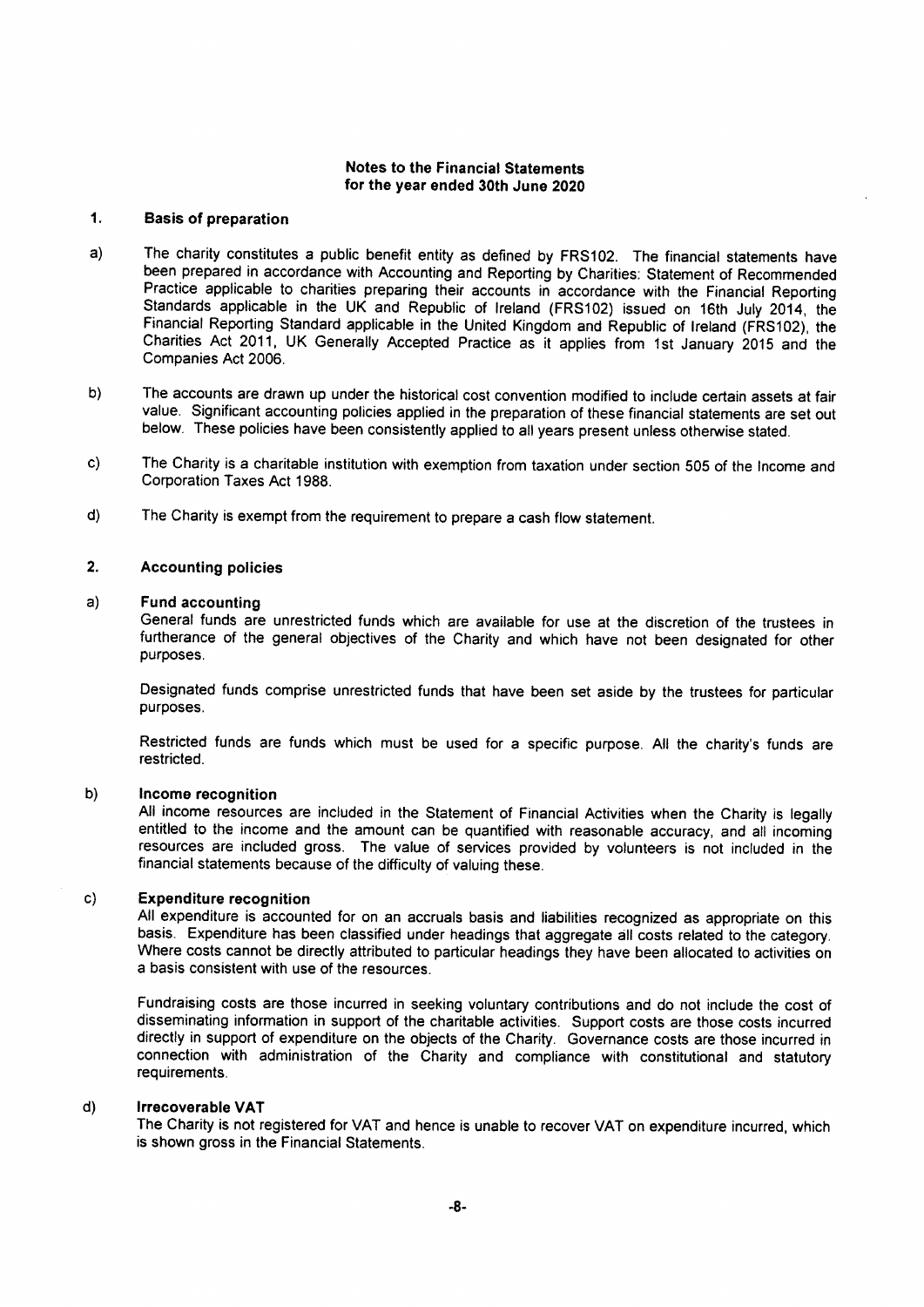# 2. Accounting policies (continued)

### e) Investments

Investments are recognised initially at fair value which is normally the transaction price. Subsequently, they are measured at fair value with changes recognised in net gains/losses on Investments in the SOFA if the investments are trade or their value can otherwise be publicly measured reliably.

Current asset investments are short term highly liquid investments and are held at fair value. These include cash on deposit and cash equivalents with a maturity of less than one year.

# f) Going concern

The financial statements have been prepared on a going concern basis as the trustees believe that no material uncertainties exist. The trustees have considered the level of funds held and the expected level of income and expenditure for 12 months from authorising these financial statements. The budgeted income and expenditure is sufficient with the level of reserves for the charity to be able to continue as a going concern.

| 3. | <b>Donations and legacies</b>                         | 2020<br>£       | 2019<br>£       |
|----|-------------------------------------------------------|-----------------|-----------------|
|    | Donations and legacies<br>Tax recoverable on Gift Aid | 36,769<br>3,532 | 61,435<br>3,664 |
|    |                                                       | 40,301          | 65,099          |
| 4. | Investment income                                     |                 |                 |
|    |                                                       | 2020<br>£       | 2019<br>£       |
|    | <b>Dividends</b>                                      | 67,742          | 69,375          |
|    | Interest receivable                                   | 15,863          | 8,114           |
|    |                                                       | 83,605          | 77,489          |

 $\sim 10^{-11}$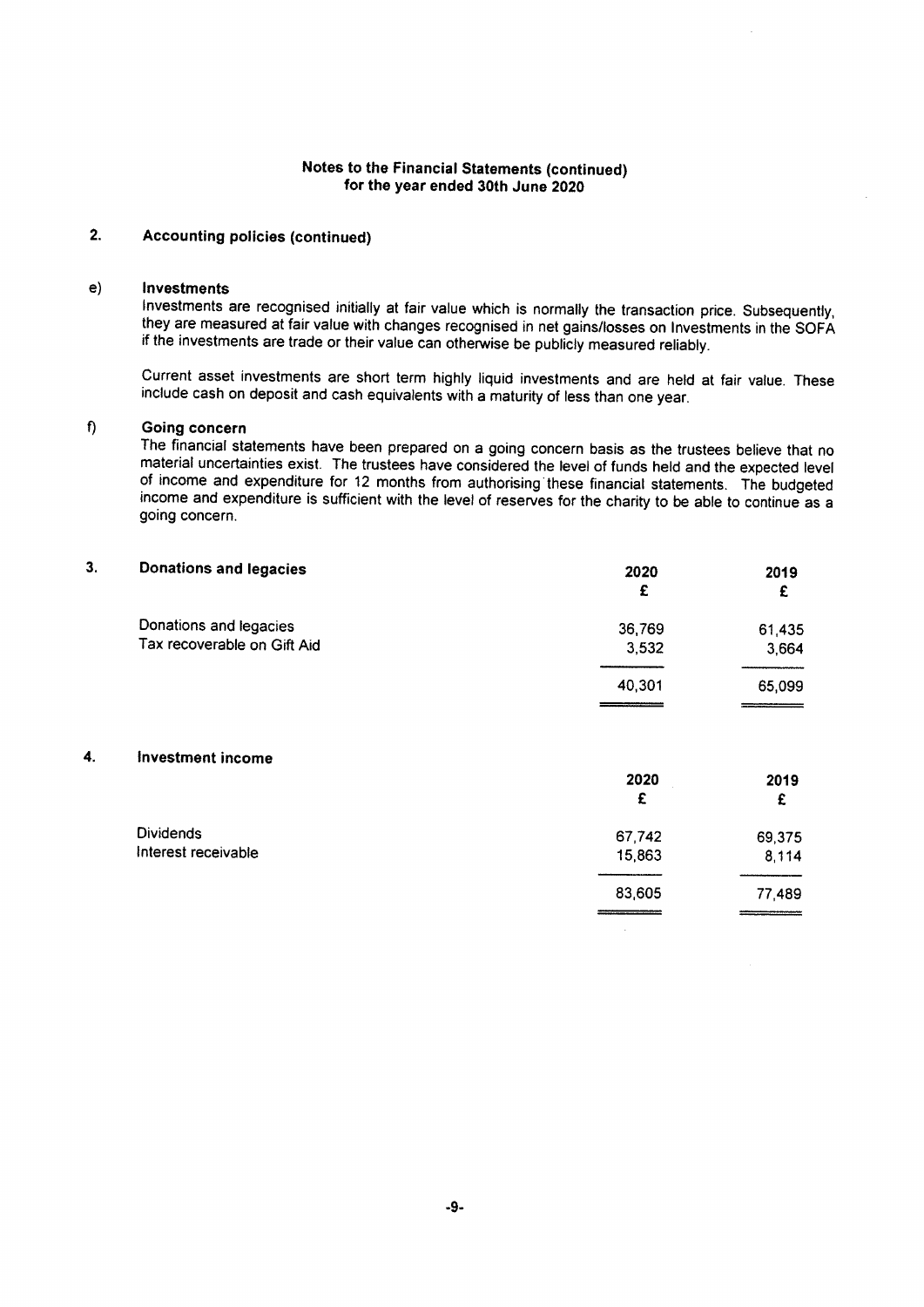# 5. Charitable activities

|                                       | 2020<br>£ | 2019<br>£ |
|---------------------------------------|-----------|-----------|
| <b>Direct Costs</b>                   |           |           |
| Project costs                         | 23,461    | 23,084    |
| <b>Support Costs</b>                  |           |           |
| Travel and conference grants          | 996       | 2,838     |
| Legal & Professional fees             | 518       | 2,667     |
| <b>Admin Staff</b>                    | 1,309     | 1.925     |
| <b>Website &amp; Newsletter Costs</b> | 540       | 702       |
| <b>PPS</b>                            | 1,476     | 185       |
| Independent Examination Fee           | 1.090     | 1,040     |
| <b>Other Accountancy Costs</b>        | 2,303     | 2,748     |
| <b>Bank Charges</b>                   | 107       | 227       |
| <b>Annual Return Filing Fee</b>       | 13        | 13        |
| Investment fee - Flagstone            | 1,678     | 1,823     |
|                                       | 33,491    | 37,252    |

# 6. Trustees' and key management personnel remuneration and expenses

No trustees received remuneration from the Charity. Expenses of ENil (2019: ENil) were reimbursed to trustees. The trustees are the Charity's key management.

# 7. Employee costs

There were no employees during the year.

# 8. Debtors

|                                               | 2020<br>£               | 2019<br>£       |
|-----------------------------------------------|-------------------------|-----------------|
| Tax Recoverable on Gift Aid<br>Accrued Income | 7,196<br>$\blacksquare$ | 3,664<br>$\sim$ |
|                                               | 7,196                   | 3,664           |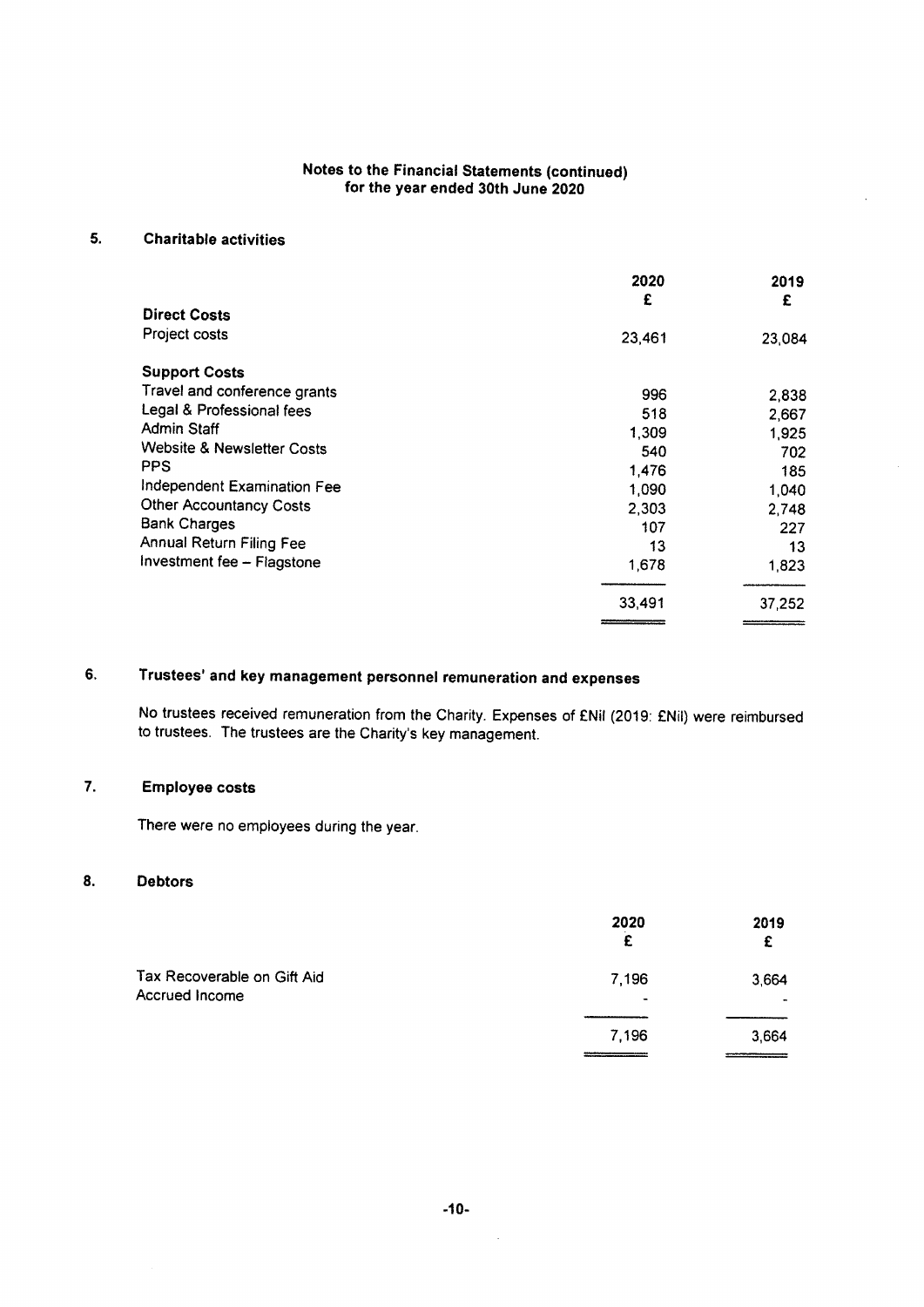# 9. Investments

Investments have been made in a variety of Corporate Bonds and Equities in both UK and Overseas companies, together with Alternative Investments. The market value at 30th June 2020 was E2,618,313 (2019: £2,639,613). The investments are shown at Market Value in the financial statements.

|                                | 2020        | 2019       |  |
|--------------------------------|-------------|------------|--|
|                                | £           | £          |  |
| Market Value 1st July 2019     | 2,639,613   | 2,515,349  |  |
| Additions at cost              | 417,387     | 295,400    |  |
| Disposals at cost              | (283,188)   | (280, 898) |  |
| <b>Dividends</b>               | 67.742      | 70,215     |  |
| Interest                       | 8,211       | 7,535      |  |
| Unrealised (loss)/gain arising | (231, 452)  | 32,012     |  |
| Market value 30th June 2020    | 2,618,313   | 2.639,613  |  |
|                                | ___________ |            |  |

# 10. Creditors: amounts falling due within one year

|          | 2020<br>£ | 2019<br>£ |
|----------|-----------|-----------|
| Accruals | 1,500     | 1,485     |
|          | 1,500     | 1,485     |

# 11. Net resources expended

Results for the year are stated after charging:

|                            | 2020  | 2019  |
|----------------------------|-------|-------|
|                            |       |       |
| Independent Examiner's Fee | 1.090 | 1,040 |
|                            |       |       |